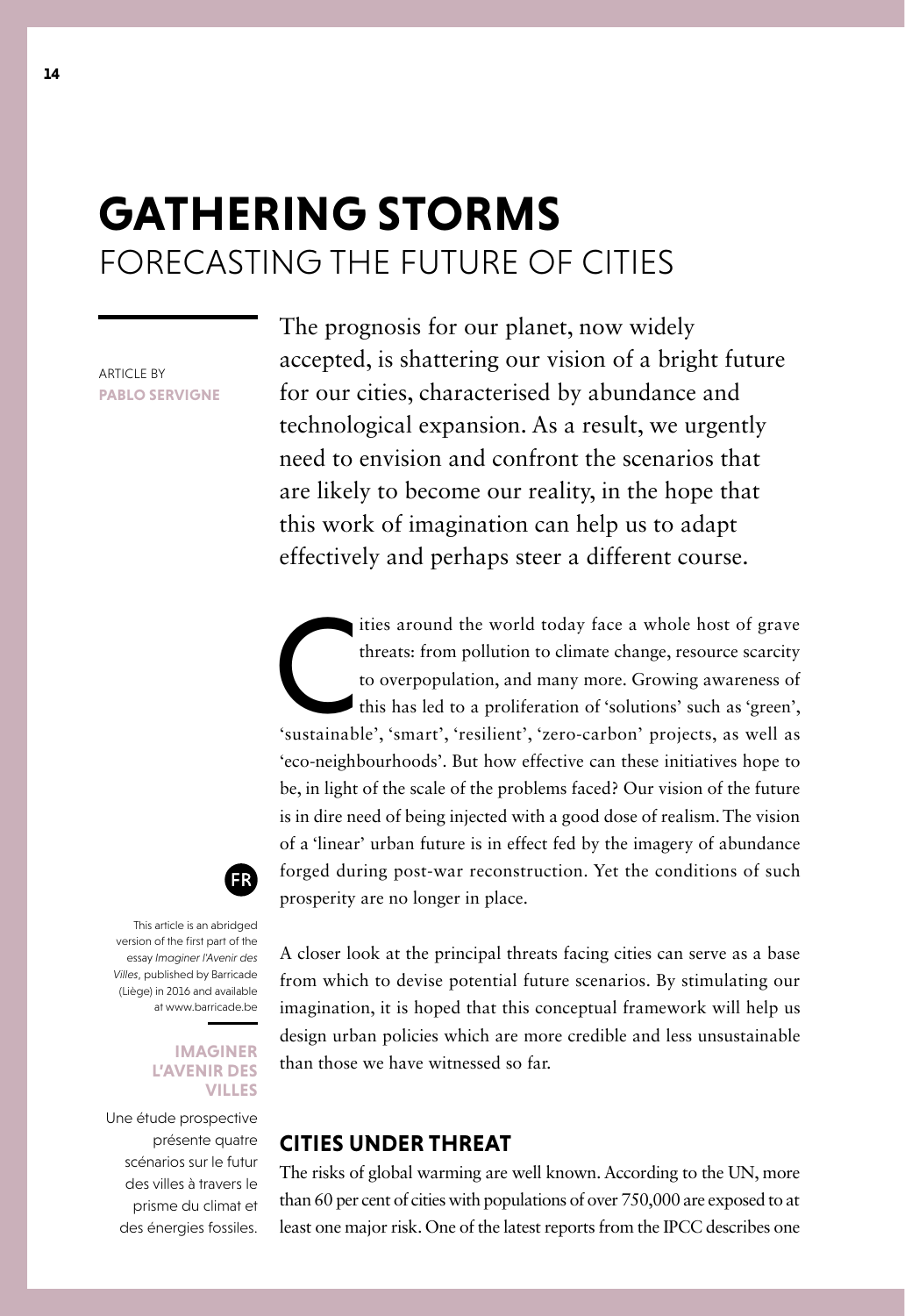major risk, amongst others – of climate and environmental shocks breaking down the industrial food systems that feed most European towns.<sup>1</sup>

Resource shortages (metals, water, wood, energy, etc) also fall within these major threats. In fact, there is nothing simpler than seriously disrupting a city: it's merely a matter of blocking its food and energy supplies. These are amongst the worst threats a city can face, because the social, economic and then political effects are felt almost immediately (within a matter of days). Hence the prioritisation of food security by all governments over the centuries.

Serious threats are also posed by certain types of pollution. As well as the heavy metals and organic compounds polluting the soil, and aerosols *already* rendering certain towns unliveable, there is the risk of major industrial accidents forcing entire urban populations to be evacuated.

Cities must learn to anticipate all this, to absorb the shocks, to recover, and to learn from these events, most of which are *already* happening in certain parts of the world. Simply to achieve this, they need resources, energy and a degree of social order, which are increasingly hard to guarantee.

In fact, all these threats can be considered to come from outside the city (external threats). But there is another equally serious, and less well known, type of threat: internal threats. These arise mainly from vulnerable infrastructure and social conflict.

It is well-known to historians and archaeologists that a town's capacity to grow and thrive depends on its capacity to safeguard good communication, transport, and distribution networks. Today, much of the transport, electricity, and water infrastructure in OECD countries is over 50 years old (over 100 years old, in some cases), and is already operating well beyond maximum capacity.<sup>2</sup> The extent of its interconnection, complexity, and homogeneity, and the speed of movement of the components of city life, have also increased the vulnerability of this infrastructure. It is thus also easily destabilised by one-off events such as floods, hurricanes, and terrorist attacks.

When, following the rise in the price of diesel in the year 2000, 150 striking lorry drivers blocked major fuel depots in the UK, the consequences rapidly made themselves felt: "Just four days after the start of the strike, most of the country's refineries had ceased operation, forcing the government to take steps to protect the remaining reserves. The following day, people rushed into shops and supermarkets to stock up on food. One day later, 90% of filling stations had stopped serving, and the NHS [National Health Service] started to cancel

<sup>1</sup> P. Servigne (2017). *Nourrir l'Europe en temps de crise. Vers de systèmes alimentaires résilients,* Babel.

<sup>2</sup> I. Goldin & M. Mariathasan, (2014). *The butterfly defect: How globalization creates systemic risks, and what to do about it*. Princeton University Press, p.101.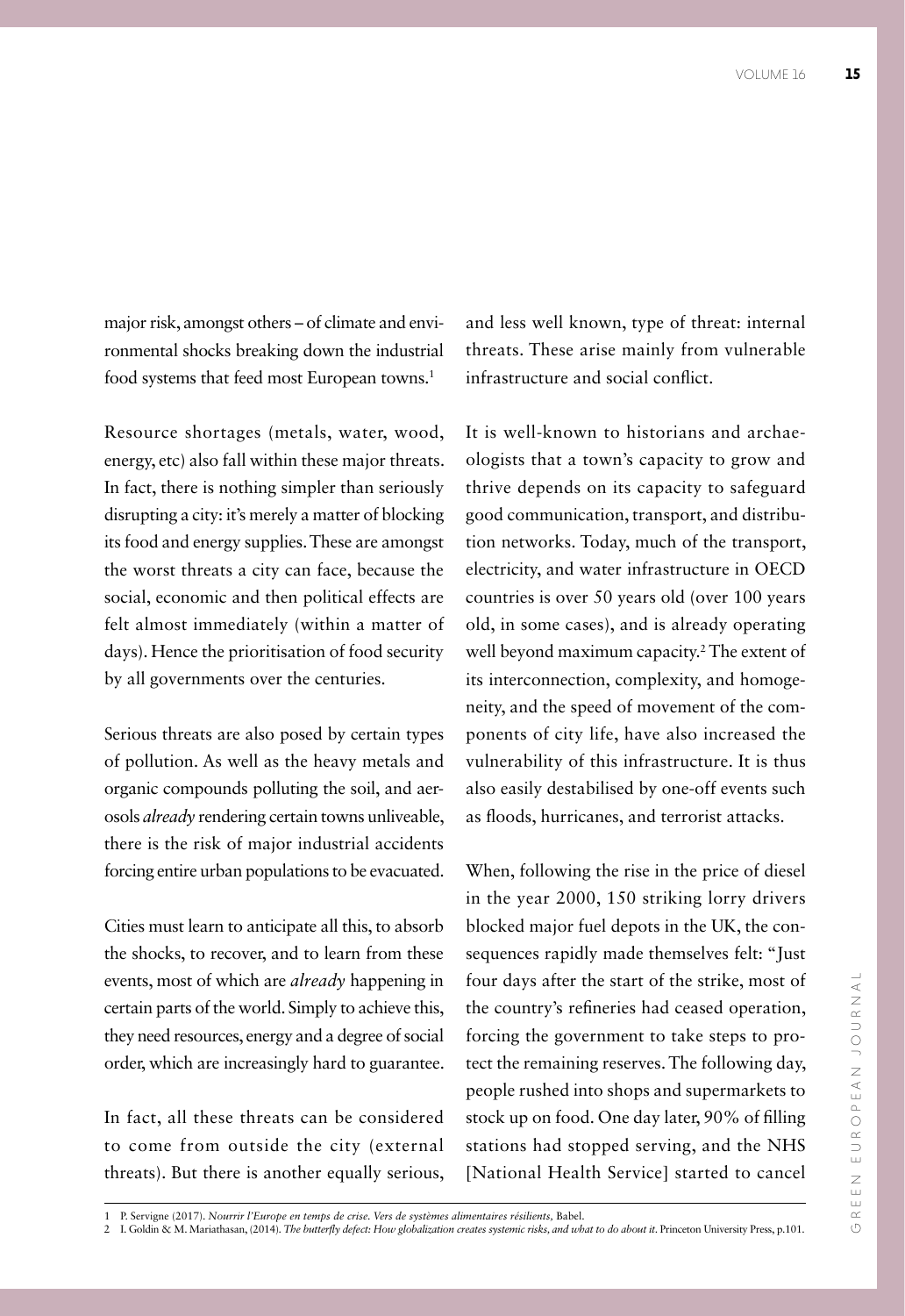elective surgery. Royal Mail deliveries stopped, and schools in many towns and villages closed their doors. Major supermarkets such as Tesco and Sainsbury's introduced rationing, and the government called in the army to escort convoys of vital goods. In the end, public pressure led the strikers to end their action".<sup>3</sup>

The social order of a city can falter rapidly, even when networks don't break down. All it takes is an economic or political crisis, leading to a collapse of industrial activity, massive job losses, housing crises, the bursting of a speculation bubble, riots, community or class conflicts, terrorist acts, and so on. These events have become frequent because of the significant increase in economic and social inequality within countries<sup>4</sup>, and even within cities.<sup>5</sup> This is nothing new, but seems to have been forgotten; archaeology shows us that the economic and political elites of great civilisations have often caused the inexorable degradation of their environment, due to the pressure they put on people and natural ecosystems.6

Last, but not least, all these threats are *interdependent*, and nowadays operate at a globalised level. Large, homogeneous, fast-moving, deeply interconnected international networks have – paradoxically – become more resistant to small disturbances, but more vulnerable to major disruptions, which, when they occur, can trigger a domino effect throughout the system, leading to collapse.<sup>7</sup> Scientists speak of a new kind of risk: the 'systemic global risk' inherent in these extensive complex networks, and, as major nodes in these global networks, cities are very exposed to these risks.

# **SCENARIOS FOR THE FUTURE: FOREWARNED IS FOREARMED**

With that in mind, four scenarios can be envisaged. The aim is not to alarm, nor to predict the future, but to stimulate the imagination and test the effects of these threats against possible futures. These scenarios are to be taken as signposts, pathways or stages, like the points of a compass. They are archetypes for the future, to help illustrate trends and provide insight into what might lie ahead.

The division into four scenarios arises from two forward-looking works: *Future Scenarios* by David Holmgren<sup>8</sup>, and *Resilient Cities*, by architects and planners Newman, Beatley and Boyer.<sup>9</sup> The first work describes the possible trajectories in relation to peak oil and climate change.

<sup>3</sup> P. Servigne & R. Stevens (2015), *Comment tout peut s'effondrer. Petit manuel de collapsologie à l'usage des générations présentes*, Seuil, p. 116.

<sup>4</sup> R. Wilkinson, & K. Pickett (2009). *The Spirit Level: Why Equality is Better for Everyone*, Allen Lane.

<sup>5</sup> O. Razemon (2016) *Comment la France a tué ses villes,* Rue de l'échiquier.

<sup>6</sup> For example, the salinisation of land during the third millennium BCE in Mesapotamia, or, today, the living stands of rich Europeans destroying tropical forests. See N. B. Grimm, et al. (2008). *Global change and the ecology of cities*, Science, n°319, pp. 756-760.

<sup>7</sup> P. Servigne & R. Stevens (2015), op. cit.

<sup>8</sup> D. Holmgren (2009), *Future scenarios, How communities can adapt to peak oil and climate change*, Green Books.

<sup>9</sup> P. Newman et al. (2009) *Resilient cities. Responding to peak oil and climate change*, Island Press.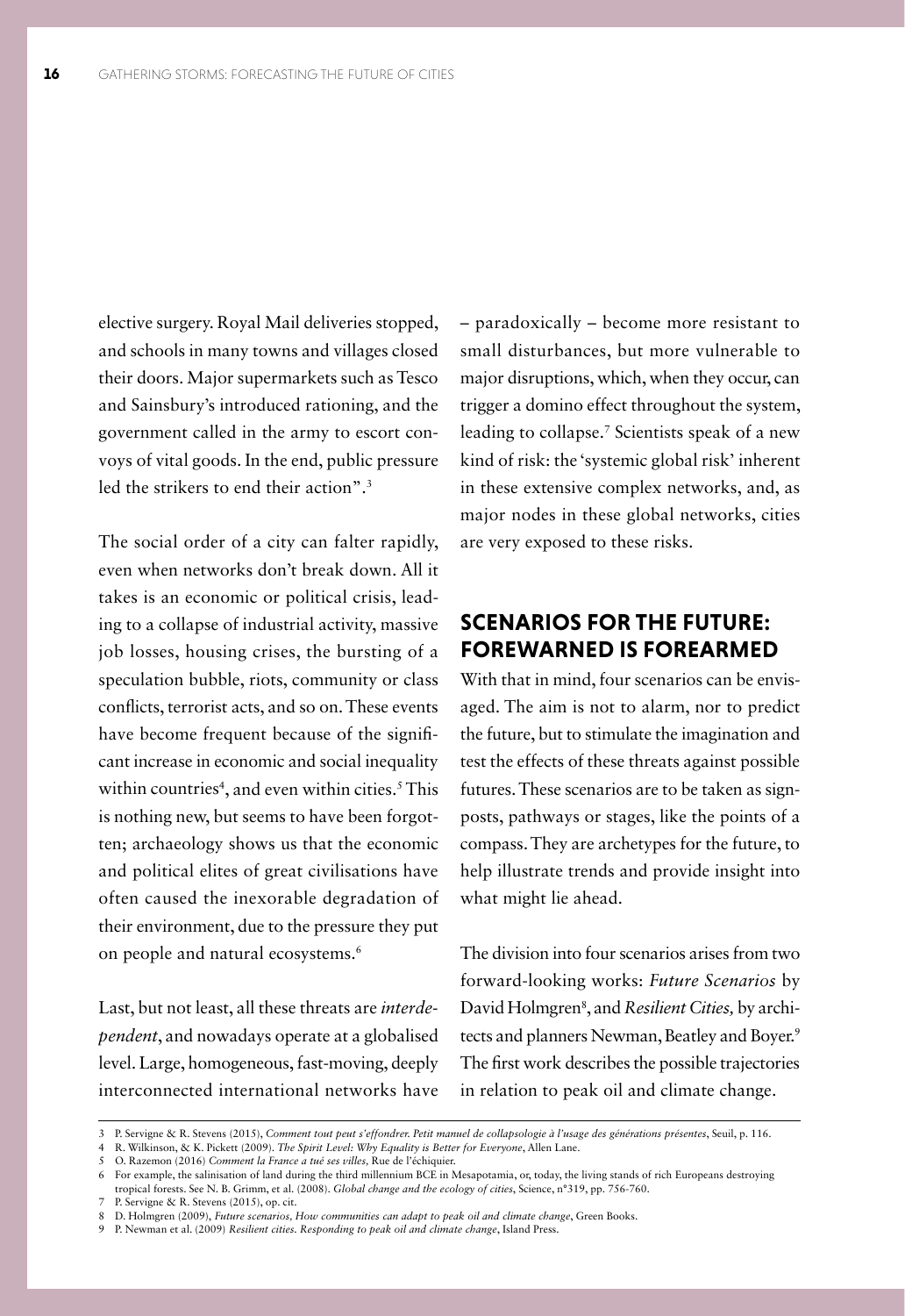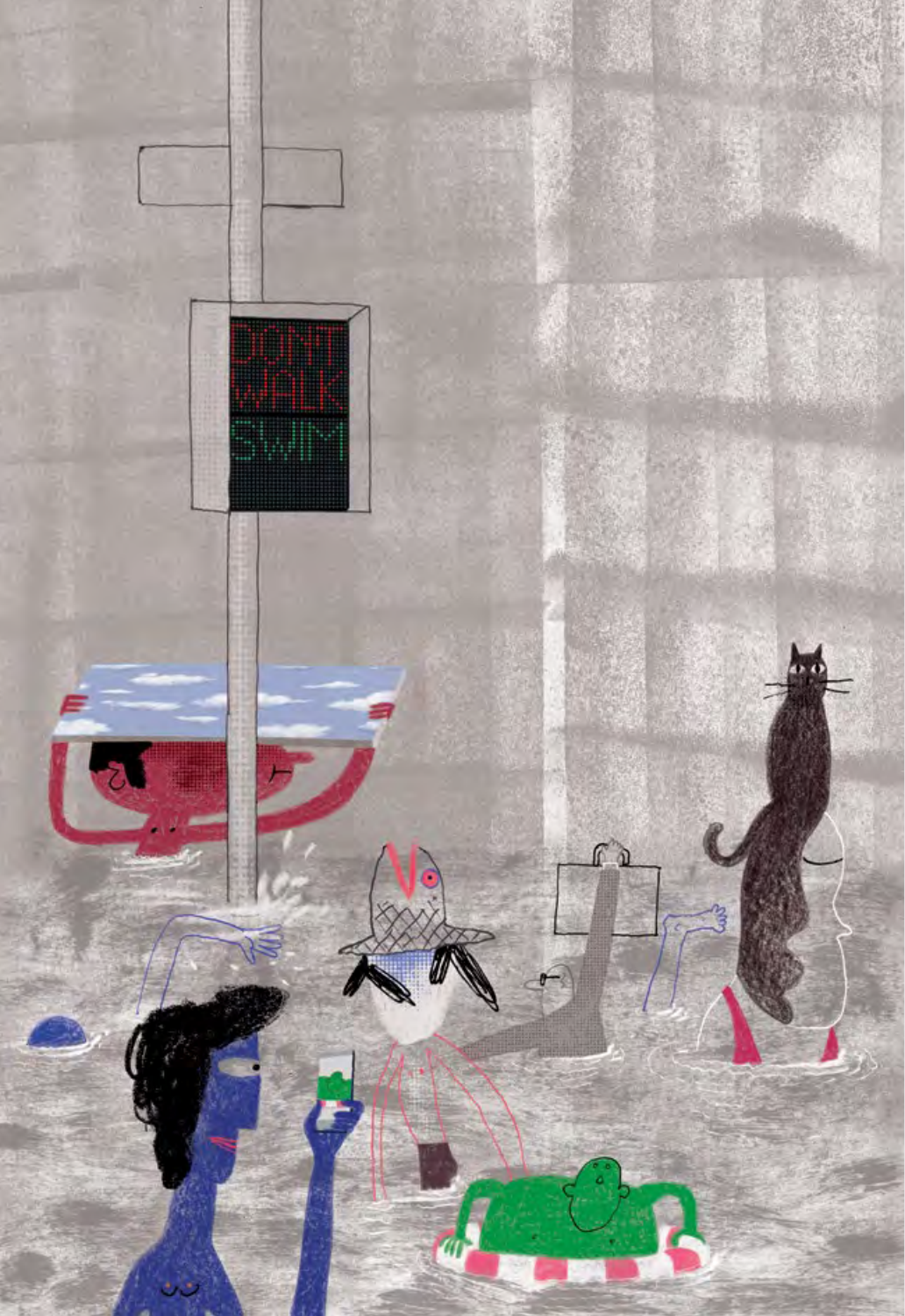

If climate change has a gradual effect (providing enough room for manoeuvre to transform society), there are two possible scenarios: a 'green tech' transition, which, if resources decline slowly, could be relatively comfortable, or a radical and rapid change, known as 'earth stewardship', in the case of a brutally rapid decline in energy resources. By contrast, if climate change has rapid and violent effects, society will tip into a 'brown tech' future, where the powers that be would muster all their force to maintain 'business as usual'. Or, even worse, society could completely collapse – the 'lifeboat' scenario – if these catastrophes coincided with a rapid loss of resources.

The second publication focuses exclusively on the end of oil, and analysing its effects on cities. It explores the following question: knowing that cities are completely dependent on oil, and have a massive carbon footprint, what would be the consequences for modern industrial cities of the end of the oil age? Two areas in particular are explored: transport and food security. The authors describe four scenarios, similar to those of Holmgren: the resilient city (corresponding to the 'green tech' scenario), the divided city ('brown tech' scenario), the ruralised city ('earth stewardship' scenario), and the collapsed city ('lifeboat' scenario).

However, both of these forward-looking publications only consider scenarios based on external threats (climate and oil), without taking account of internal threats. The latter have been explicitely included in the following proposed synthesis.10

10 Here, armed conflict is not included in external threats, and civil war not included in internal threats.

11 In the context of a post-peak oil transition, this refers to the shift away from an increasing use of energy to a reduction.

https://www.transitionculture.org/essential-info/what-is-energy-descent/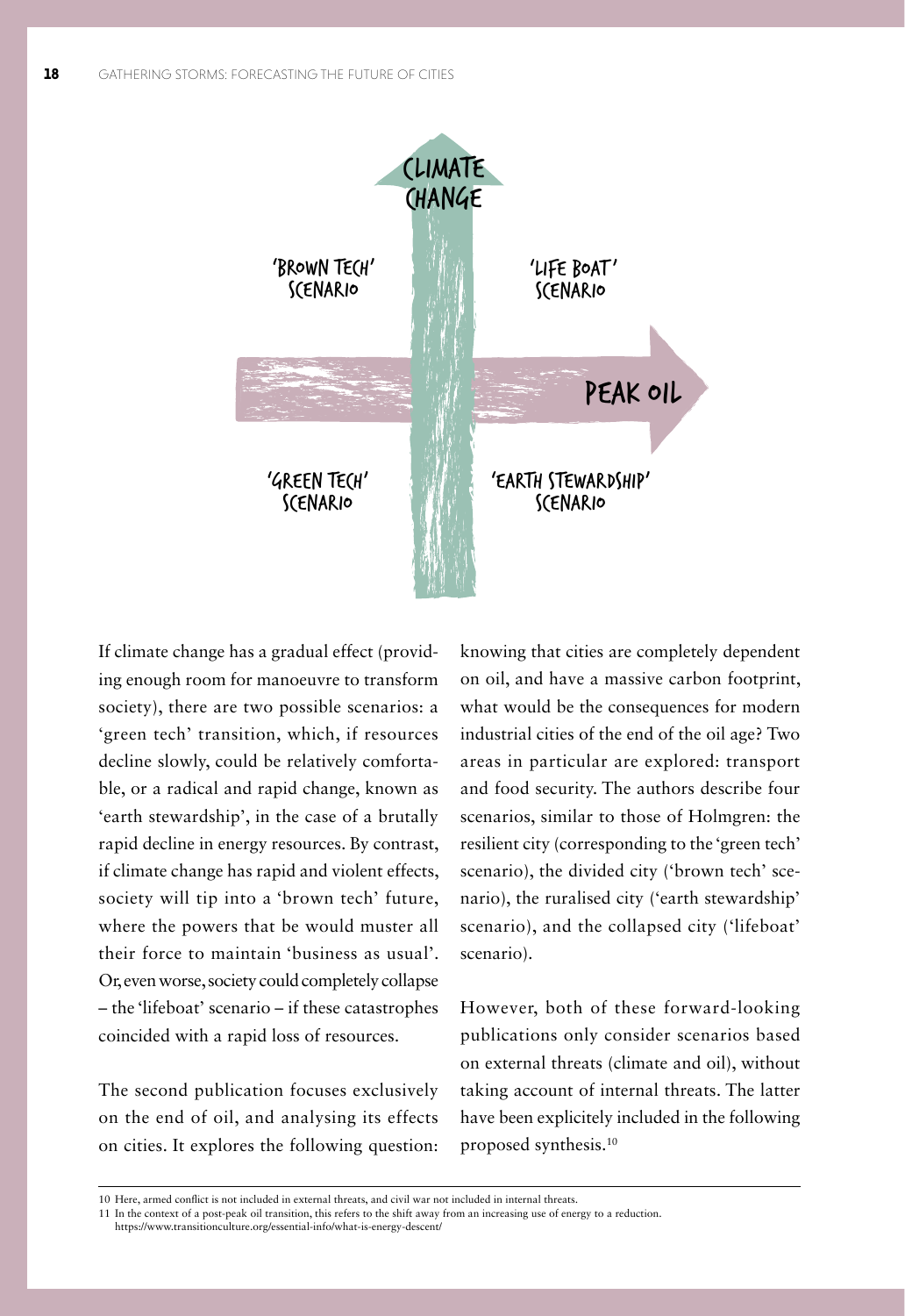# **THE ECOTECHNICAL CITY**

If the impact of global warming turns out to be gradual, and an 'energy descent'11 can be managed, society can adopt 'green' technologies, ensure a successful transition, and work towards distributed renewable energy systems, without conflict or disasters. This would lead to a resurgence in regional, rural economies, more sustainable agriculture, more horizontal political systems, and more compact cities that prioritise public transport and the local economy. A balance would be found between reducing consumption and slowing economic growth, thanks to energy efficiency technology and a relocalisation of the economy. However, it is only possible for a city to take this route if it already has a resilient, well-maintained infrastructure, and if it avoids major political, economic and social upheavals. This is clearly the most desirable scenario in terms of maintaining the living standards and security that our democratic societies rely on. To sum up, in the absence of significant obstacles, even in the context of an energy descent, an efficient transition is still possible. *The city can prepare, slowly but surely, for the 'storms' ahead.*

## **THE ECOVILLAGE CITY**

A rapid decline in resources, including oil and natural gas, could trigger a crisis that would bring the world economy to its knees. This global collapse could create political instability, which would in turn lead to serious social problems, but also, paradoxically, to an end of greenhouse gas emissions. Local resilient communities would then emerge in some rural areas (following a massive rural exodus). This would be achieved through agro-ecology and permaculture techniques, and above all by sustaining their capacity for local democracy. It is possible that the major megalopolises would still contain rich, private, gated neighbourhoods, by developing urban agriculture within suburban gardens. In this scenario, no-one believes civilisation can be preserved as it stands; people will have moved on, to work for something radically different. Cities would return to being semi-rural, meeting many of their food

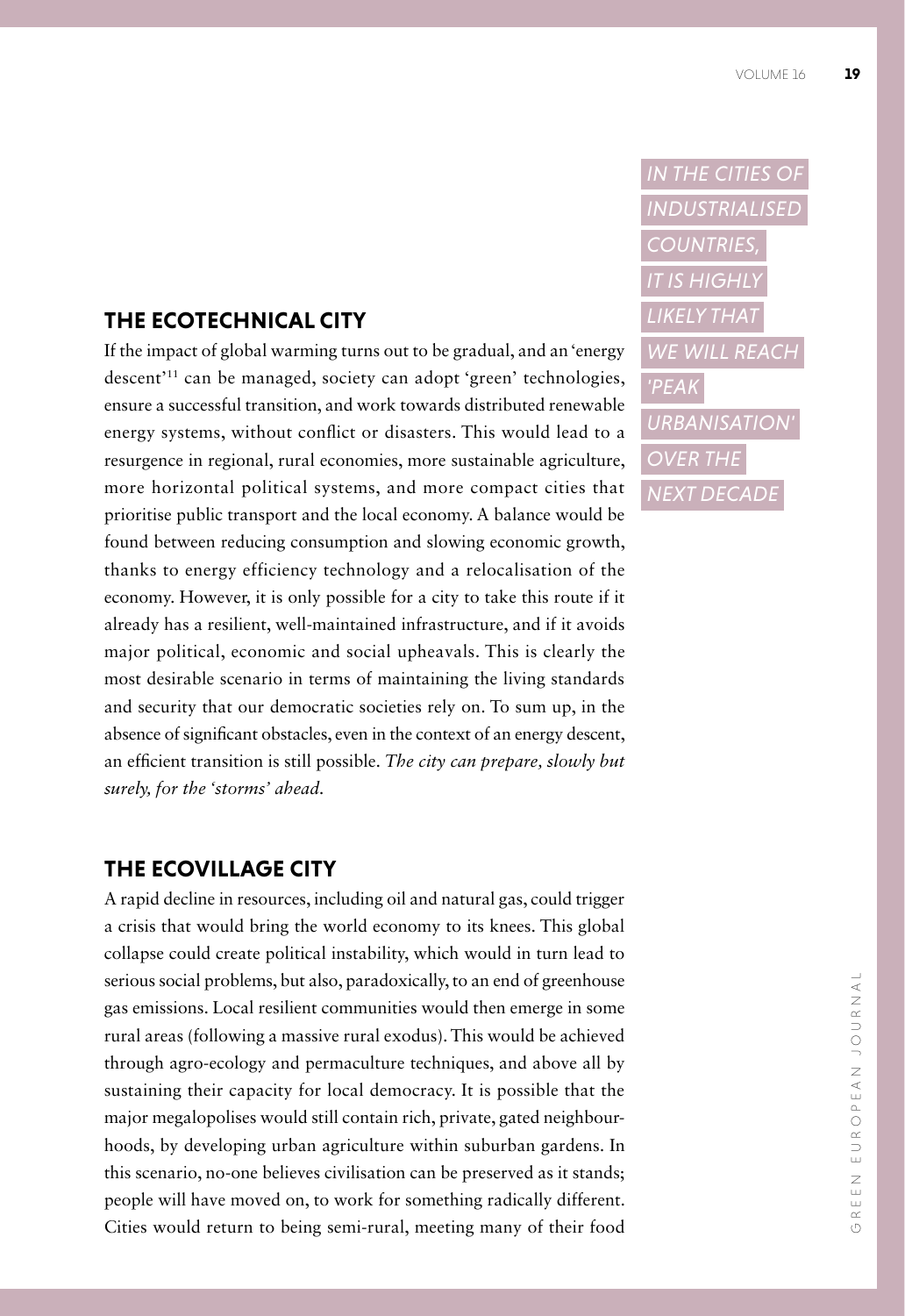and energy needs very locally, along the lines of self-sufficient medieval towns. Peri-urban belts would be made up of ecovillages, supplying the town and recycling waste, much like the Parisian market gardeners of the 19th century. However, this 'radical resilience' policy will only be practicable if massive disasters (hurricanes, uprisings, revolutions, etc.), that could destabilise the political and social order are neither too intense nor too frequent. If they do occur, the organisation of the city could change radically, whilst retaining a chance of avoiding breakdown and chaos, and maintaining a semblance of democracy, albeit at increasingly local levels. *In this scenario, the city is instantly transformed, yet without being wiped out by the 'storms'.*

#### **THE ENCLAVE CITY**

A slow decline in energy supply could leave influential power structures in place, thus thwarting any chance of real transformation. The combination of an authoritarian state and greedy private business would foster an extraction industry rush for non-renewable resources, with predictably catastrophic consequences. But then the climate and environmental crises would be so overwhelming that all of society's energy and resources would be needed to keep the ship afloat, due to policies that are centralised, securitised, militarised and inegalitarian. The city would splinter; the rich, cocooned in their safe neighbourhoods, would maintain access to increasingly expensive supplies, protecting themselves from climatic variations with new technology. The poorest in society would be left to their own devices in semi-rural areas (with survival vegetable plots providing resilience), or even shanty towns, with less and less reliable access to resources. In this scenario, the economic elite (the rich) and political elite (the government), in their opulent enclaves, would use violence and fear to maintain their privilege. These elites would have no choice than to bring in ever more oppressive laws. Those in the most precarious situations would gradually lose the means to protect themselves from environmental and social disasters, and certain districts (crowded with arriving migrants) would become shanty towns, and police no-go areas. Political cohesion, and thus democracy, would be the first victims, leaving the field open for the expansion of the private sector and its irresistible machine for generating ever more privilege and social division – in other words, social chaos. *The city crumbles, the rich 'manage' the crisis, everyone else endures it, and the former control the latter by increasingly undemocratic means.*

#### **THE COLLAPSED CITY**

If rapid economic and political collapse (the Ecovillage scenario) is compounded by severe environmental and climate crises, it is too late to take the resilience route; collapse is inevitable. History shows that a lack of preparation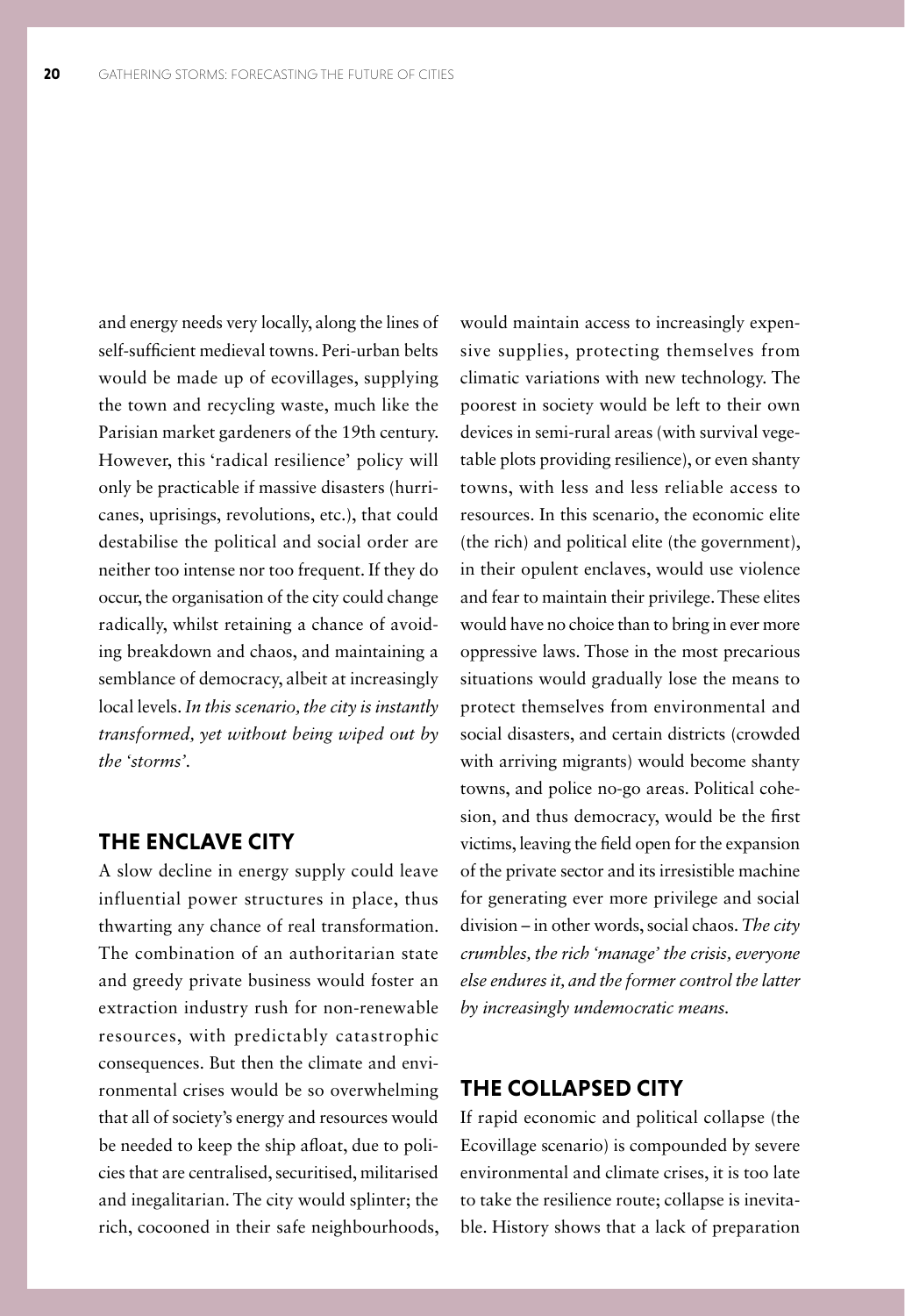

combined with a succession of various disasters will end up getting the better of any city. There is no lack of examples of dead cities, such as Ephesus, the port and second largest town in the Roman Empire, abandoned in around the year 1,000 when the river dried up after all the trees on the surrounding hills had been felled. War, illness, and famine have always cleared cities of their inhabitants, and this can still happen. In Syria and Libya, armed conflict has devastated entire towns, which have still not recovered. When the shock is too brutal, some of the urban population flee, and those who cannot, stay, prey to shortages and chaos. Epidemics and/or conflict can reduce social life to clans controlled by local warlords. Some small population clusters would survive in exceptionally favourable conditions (such as a healthy river, stable damn, fertile fields, or an isolated monastery). These small islands (Holmgren's 'lifeboats') would be humanity's only chance to find a way through a dark

period and retain the hope of renaissance in a few decades, or centuries. *In this scenario, unpredictable and irreversible domino effects lead to the rapid breakdown of the city.*

# **A RUPTURE IN OUR IMAGINATION**

This four-scenario compass provides us with a new way of looking at the future. It enables us to see more clearly what is at stake: from a hardening of class relations, de-industrialisation of towns, urban exodus, and infrastructure collapse to the development of green technologies. Even if the details of these trajectories are not specified, global trends are clear: towards catastrophes, or what some might term collapse.

These narratives differ from the more common forecasts, based on myths around technological progress, and luring us with a future ever more connected to the virtual, and thus in the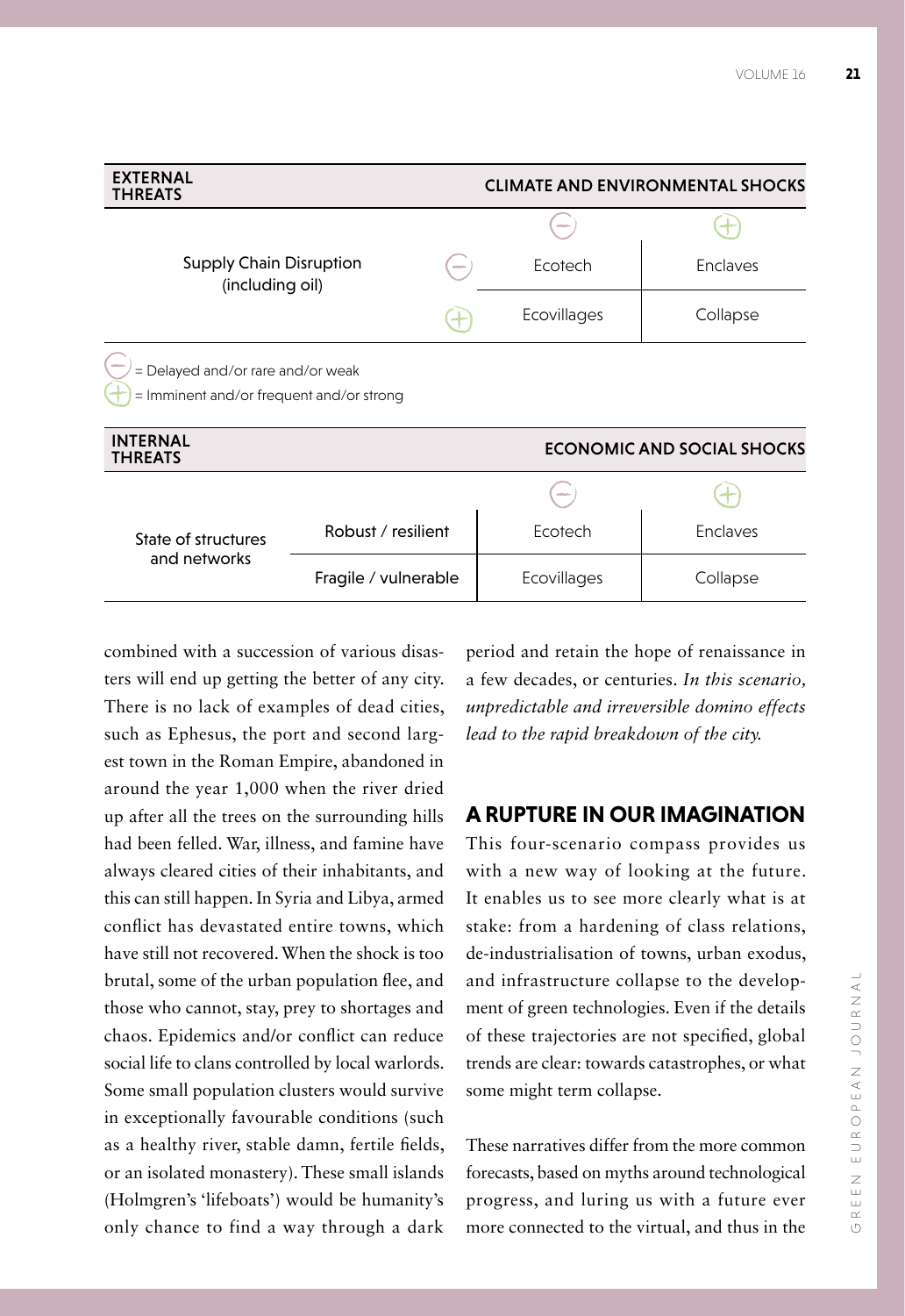end disconnected from the natural. But we have clearly run up against the limits of this approach (and of earth-system science), and now we must prepare for a future of rupture and interruption.

In the cities of industrialised countries – including, need we add, Europe – it is highly likely that we will reach 'peak urbanisation' over the next decade. In other words, we cannot carry on in this ultra-urban direction. The future of industrial towns will more likely be one of depopulation, reconnection with green belts and the countryside, an overdue reduction in social inequality, and the re-localisation of the economy. It is up to us to tip the balance in favour of a particular scenario.

Even if the precise nature of these scenarios is not clear, we can be sure that the urban future has to be resilient.<sup>12</sup> Cities will have to weather various kinds of 'storms', some with more ease than others, and this will radically transform how Europeans design and inhabit their cities. Anticipating these 'storms' today, feeling and imagining them, equips us to be prepared, and thus avert disaster.



#### **PABLO SERVIGNE**

trained as a tropical agronomist, and has a doctorate in biology. He left the academic world in 2008 to become an *'in-terre-dépendant'* researcher. He is the author of *Nourrir l'Europe en temps de crise. Vers de systèmes alimentaires résilients* (re-edition Babel 2017) and of the acclaimed *Comment tout peut s'effondrer,*  Seuil 2015*,* amongst other publications.

<sup>12</sup> A. Sinaï et al. *Petit traité de résilience locale*, 2015, Éditions Charles Léopold Mayer.